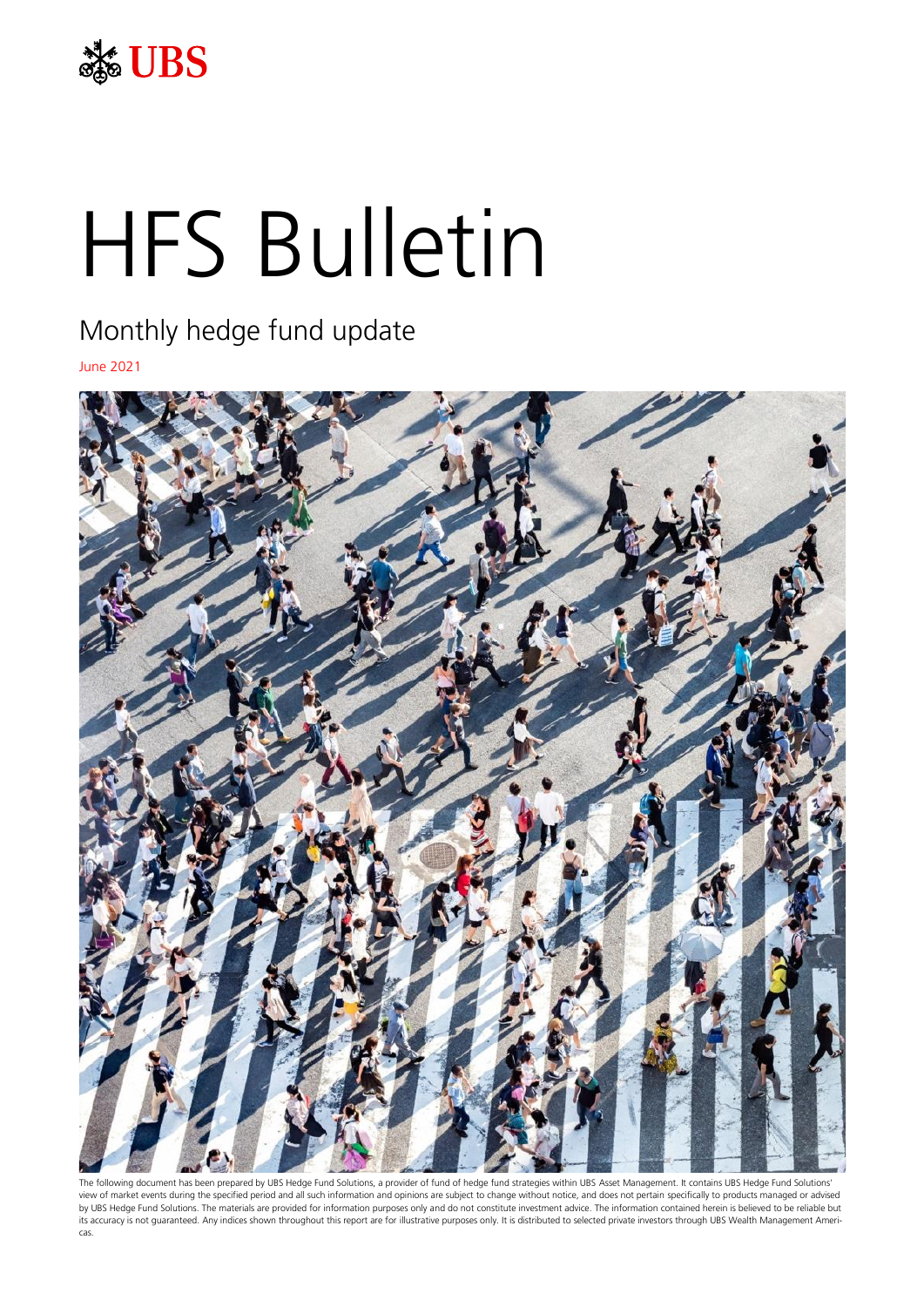# Executive summary

#### **Market and hedge fund update in a nutshell**

Over the second quarter, global equity markets rose as vaccination campaigns continued to accelerate in most developed economies. Governments in most developed markets continued to ease Covid-related mobility restrictions and activity levels picked up. Economic data over the last three months has generally been very strong. However, the reopening of economies and the quick rebound in activity that has followed has fueled inflation in some countries. Risk assets were mostly higher in June as a more benign volatility and inflation environment along with lower long end interest rates proved supportive. The signal from the US Federal Reserve Bank to move up their forecast of interest hikes eased some concerns around forward looking monetary policy. Equity Hedged strategies generally generated mixed returns in June. Manager performance was largely dependent on sector allocations, and there was a significant disparity between growth and value stocks, as growth regained leadership. Within Credit/Income, Corporate long / short and distressed strategies generally produced positive returns in June. Investment grade and high yields bonds benefited from a combination of tighter credit spreads and lower interest rates, which resulted in positive returns. Overall, Fixed income relative value strategies produced positive returns in June. Discretionary strategies generally produced negative returns in June. Manager with an EM tilt who traded select local rates from the short side typically outperformed during the month. Commodities gained with energy as the strongest component which was largely a result of strong growth in energy prices and as the global roll out of Covid-19 vaccines continued to support investor optimism for a global economic recovery in 2021.

| Index                                              | Jun-21  | <b>May-21</b> | Apr-21 | QTD   | <b>YTD</b> | <b>Annualized Return</b> |       |       |            | <b>Volatility</b> |
|----------------------------------------------------|---------|---------------|--------|-------|------------|--------------------------|-------|-------|------------|-------------------|
|                                                    |         |               |        |       |            | 1Y                       | 3Υ    | 5Υ    | <b>10Y</b> | (10Y)             |
| MSCI World Total Return - Net USD                  | 1.49    | 1.44          | 4.65   | 7.74  | 13.05      | 39.04                    | 14.99 | 14.83 | 10.65      | 13.93             |
| FTSF US Broad Investment-Grade Bond Index          | 0.83    | 0.25          | 0.87   | 1.96  | $-1.60$    | $-0.21$                  | 5.47  | 3.10  | 3.43       | 3.03              |
| Barclays Global High Yield Index                   | 0.20    | 0.94          | 1.90   | 3.06  | 2.08       | 14.59                    | 6.57  | 6.49  | 6.10       | 8.15              |
| Bloomberg Commodity Index Total Return             | 1.85    | 2.73          | 8.29   | 13.30 | 21.15      | 45.61                    | 3.90  | 2.40  | $-4.44$    | 14.00             |
| ICE BofA Merrill Lynch 3-month T-Bill Total Return | 0.00    | 0.00          | 0.00   | 0.00  | 0.02       | 0.09                     | 1.34  | 1.21  | 0.65       | 0.25              |
| HFRI Fund of Funds Composite Index                 | 0.45    | 0.19          | 2.15   | 2.80  | 4.85       | 18.17                    | 6.28  | 6.10  | 3.84       | 4.99              |
| HFRI Equity Hedge (Total) Index                    | 0.95    | 1.41          | 2.63   | 5.08  | 12.28      | 36.89                    | 11.37 | 10.89 | 6.49       | 8.65              |
| HFRI Event-Driven (Total) Index                    | 0.37    | 1.24          | 2.13   | 3.78  | 11.59      | 30.02                    | 7.95  | 8.36  | 5.51       | 6.91              |
| HFRI ED: Credit Arbitrage Index                    | 0.74    | 0.02          | 1.79   | 2.56  | 7.50       | 19.99                    | 7.00  | 7.60  | 5.47       | 6.53              |
| HFRI Macro (Total) Index                           | $-0.86$ | 2.09          | 2.42   | 3.67  | 8.00       | 14.60                    | 5.78  | 3.16  | 2.02       | 4.33              |
| HFRI Macro: Systematic Diversified Index           | $-1.38$ | 1.84          | 2.85   | 3.30  | 7.62       | 13.94                    | 4.80  | 1.37  | 1.49       | 7.02              |
| HFRI Relative Value (Total) Index                  | 0.36    | 0.97          | 1.10   | 2.44  | 6.26       | 15.13                    | 4.93  | 5.30  | 4.72       | 4.51              |

Source returns: UBS Hedge Fund Solutions

# Strategy performance

| June 2021                                 | <b>Month-to-date</b>                                    |        | Year-to-date (YTD) |      |      |
|-------------------------------------------|---------------------------------------------------------|--------|--------------------|------|------|
| MSCI World Total Return - Net USD         | 1.5                                                     |        |                    | 13.0 |      |
| FTSE US Broad Investment-Grade Bond Index | 0.8                                                     | $-1.6$ |                    |      |      |
| Barclays Global High Yield Index          | $\vert \vert$ 0.2                                       |        | 2.1                |      |      |
| Bloomberg Commodity Index Total Return    | 1.9                                                     |        |                    |      | 21.1 |
| BofA ML T-Bills (3M)                      | 0.0                                                     |        | 0.0                |      |      |
| HFRI Fund of Funds Composite Index        | 0.4                                                     |        | 4.8                |      |      |
| HFRI Equity Hedge Total Index             | 1.0                                                     |        |                    | 12.3 |      |
| HFRI Event Driven Total Index             | $\begin{array}{ c c } \hline 0.4 \\ \hline \end{array}$ |        |                    | 11.6 |      |
| HFRI ED: Credit Arbitrage Index           | 0.7                                                     |        | 7.5                |      |      |
| <b>HFRI Macro Total Index</b>             | $-0.9$                                                  |        | 8.0                |      |      |
| HFRI Macro: Systematic Diversified Index  | $-1.4$                                                  |        | 7.6                |      |      |
| <b>HERL Relative Value Total Index</b>    | п<br>0.4                                                |        | 6.3                |      |      |

Source: UBS Hedge Fund Solutions, Bloomberg, Barclays (Lehman) Live, HFR. For illustrative purpose only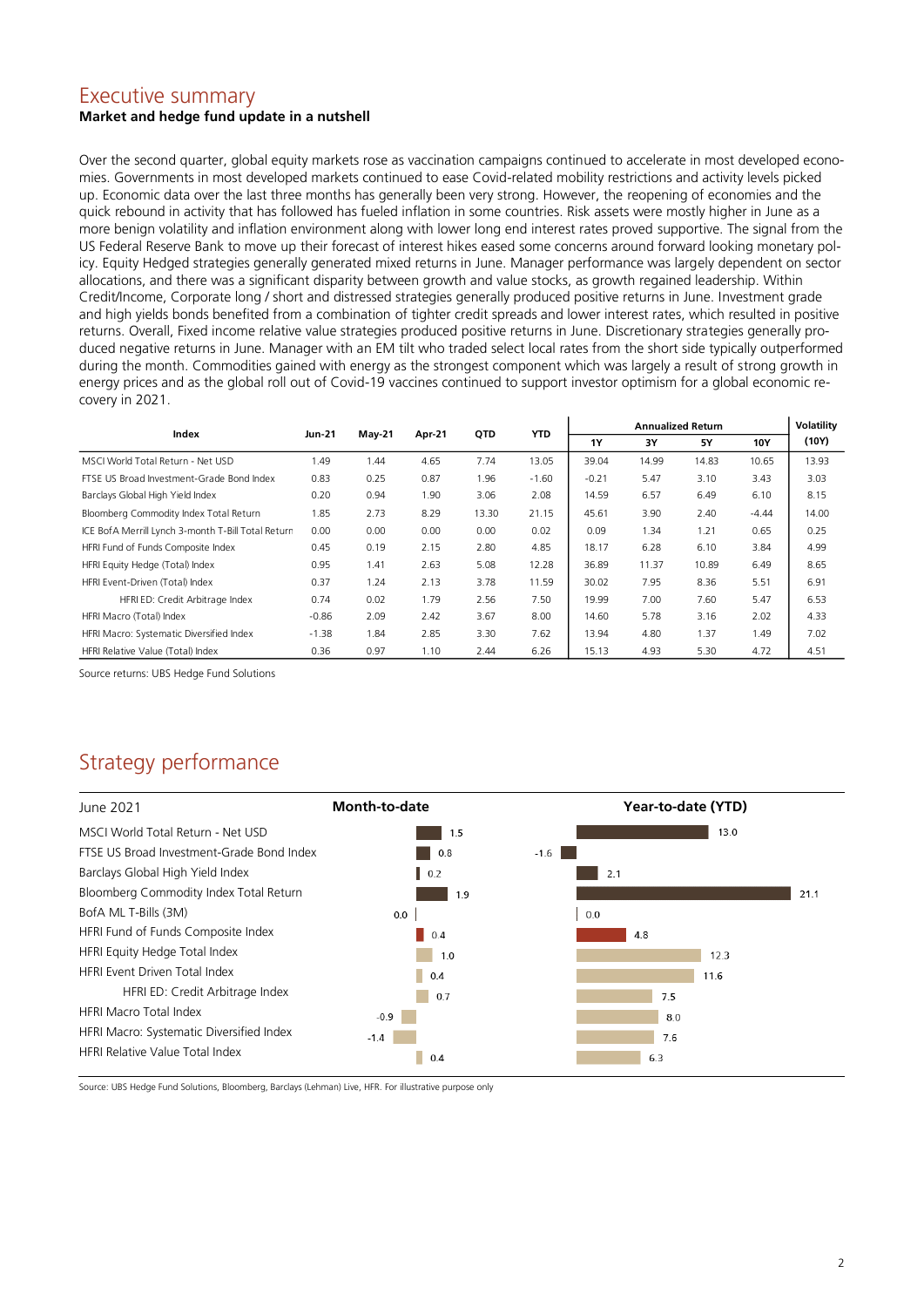## Monthly hedge fund review

#### **Overall market commentary**

Risk assets were mostly higher in June as a more benign volatility and inflation environment along with lower long end interest rates proved supportive. The signal from the US Federal Reserve Bank to move up their forecast of interest hikes eased some concerns around forward looking monetary policy. The Dow Jones Industrial Average, S&P500 and NASDAQ indices produced mostly positive performance of -0.08%, 2.22% and 5.49%, respectively. The MSCI Europe, DAX and FTSE Indices generated broadly positive performance of 1.56%, 0.71% and -0.03%, respectively, as investors grappled with central bank tapering plans. Asian developed markets produced modestly negative performance with the Nikkei 225 Index posting a loss of 0.24%; despite a further weakening of the Japanese yen. BRIC nations were mostly positive as tempered inflation expectations offered tailwinds. Russian, Indian and Brazilian equity markets generated gains of 1.58%, 1.05% and 0.46%, respectively. Conversely, Chinese shares posted losses of -0.67%. US interest rate markets were mixed in June in line with the Fed citing a change in the timing around policy guidance. The two-year US Treasury yield rose to 0.25% from 0.14%, while the ten-year US Treasury yield fell from 1.58% to 1.45%. The Barclays US High Yield Index rose 1.34% and the Barclays Corporate Investment Grade rallied 1.63%, in line with the rally in US Treasuries and further spread tightening during the month. The Commodity Research Bureau Futures Composite Index rose 3.7% largely on the back of stronger energy pricing, including a 10.7% rally in crude oil. In currency markets, the Euro fell 3.07% against the US dollar from 1.2231 to 1.1856, while the US dollar rose 0.94% against the Japanese yen from 109.95 to 110.99.

Source returns: UBS World Market Report

# Equity Hedged

#### **HFRI Equity Hedge Total Index: MTD 0.95% / QTD 5.08% / YTD 12.28%**

US Equity Hedged strategies were mixed in June despite a strong month for indices. Fund performance was largely dependent of sector allocations and there was a significant disparity between growth and value stocks as growth regained leadership. The broader market retreated during the first half of June due primarily to a more hawkish stance from the Federal Reserve, but stocks rebounded strongly heading into month-end. The market recovery was more pronounced in growth stocks given the perception that the Fed was more concerned about inflation than markets had previously been anticipating. There was also a substantial amount of sector dispersion during the month with technology stocks notching the best overall performance while more value-oriented sectors such as financials and industrials registered losses in the aggregate. Energy stocks bucked the trend among value-oriented sectors as strength in the price of oil propelled the sector higher. It was another challenging month for alpha production, particularly from the short side, owing in part to another squeeze in meme stocks during the first half of the month. Meanwhile, the market shift towards rewarding growth stocks at the expense of value provided a degree of tailwind for long side alpha generation.

Asian Equity Hedged strategies generated mixed returns during the month, there was significant intra-month volatility and return dispersion among funds. Most of the sectors were positive as tech and energy sectors outperformed while the financial sector was the main drag on the index level. Additionally, quality outperformed value significantly during the period. In offshore China, markets were in general weak as Hang Seng and MSCI China Indices produced returns of -1.1% and - 0.35%, respectively. While the TMT sector stabilized, materials was weak on the back of government intervention which weighed on index performance. The real estate sector continued to be under pressure due to tightening policies as well as debt risk from a large market participant. It was a volatile month for factors as large cap significantly underperformed for the month along with value. Conversely, quality and momentum outperformed. In onshore China, the market also mixed with the CSI 300 index produced returns of -2% while the CSI 500 Index generated gains of 1.2%, with the weak

performance for CSI 300 was largely driven by underperformance of large cap consumer staple companies. Value factors significantly underperformed along with low risk factors while growth, sentiment and momentum outperformed.

### Relative Value

#### **HFRI Relative Value Total Index: MTD 0.36% / QTD 2.44% / YTD 6.26%**

June was a slightly positive month for most FIRV managers. Macro RV components, such as curve steepeners, detracted due to the rally/flattening in US rates, despite strong inflation/jobs data and the increased hawkishness of the Fed. Inflation RV strategies continued to perform well in June. European country spread trading was mixed. Micro RV was additive in both Europe and the US across CFB and Bond RV, as was swap spread trading. Unencumbered cash levels generally decreased, reflecting an increase in portfolio risk.

Cap structure / volatility arbitrage funds generated mostly positive returns in June. Results were driven by a rebound in growth names and the overall improved market backdrop. Global convertible issuance picked up in June as approximately \$16.5bn came to the market globally, the most in a month since March. Asian-based borrowers led the new supply with \$6.3bn priced in June, while US and European issuers launched approximately \$4.8bn each. Japan saw \$633mn of new supply. Year-to-date, the global convertible bond market has priced \$98.9bn, out of which US represents \$55.9bn, while issuers from Europe, Asia, and Japan have priced \$18.9bn, \$22.2bn, and \$1.9bn, respectively. Last month's largest single-name new offering was from Singapore Airlines which launched about \$4.7bn of 0% up 10% notes due in 2030. The second-largest deal of the month were \$1.4bn of 5.25% up 20% mandatories from Clarivate. Managers that had exposure to SPACs saw positive performance in that part of their portfolios last month, in some cases, up to a half of a manager's monthly gains. Positive performance was supported by SPAC equity prices stabilizing after a volatile period earlier in the year. For some managers, the returns of the SPAC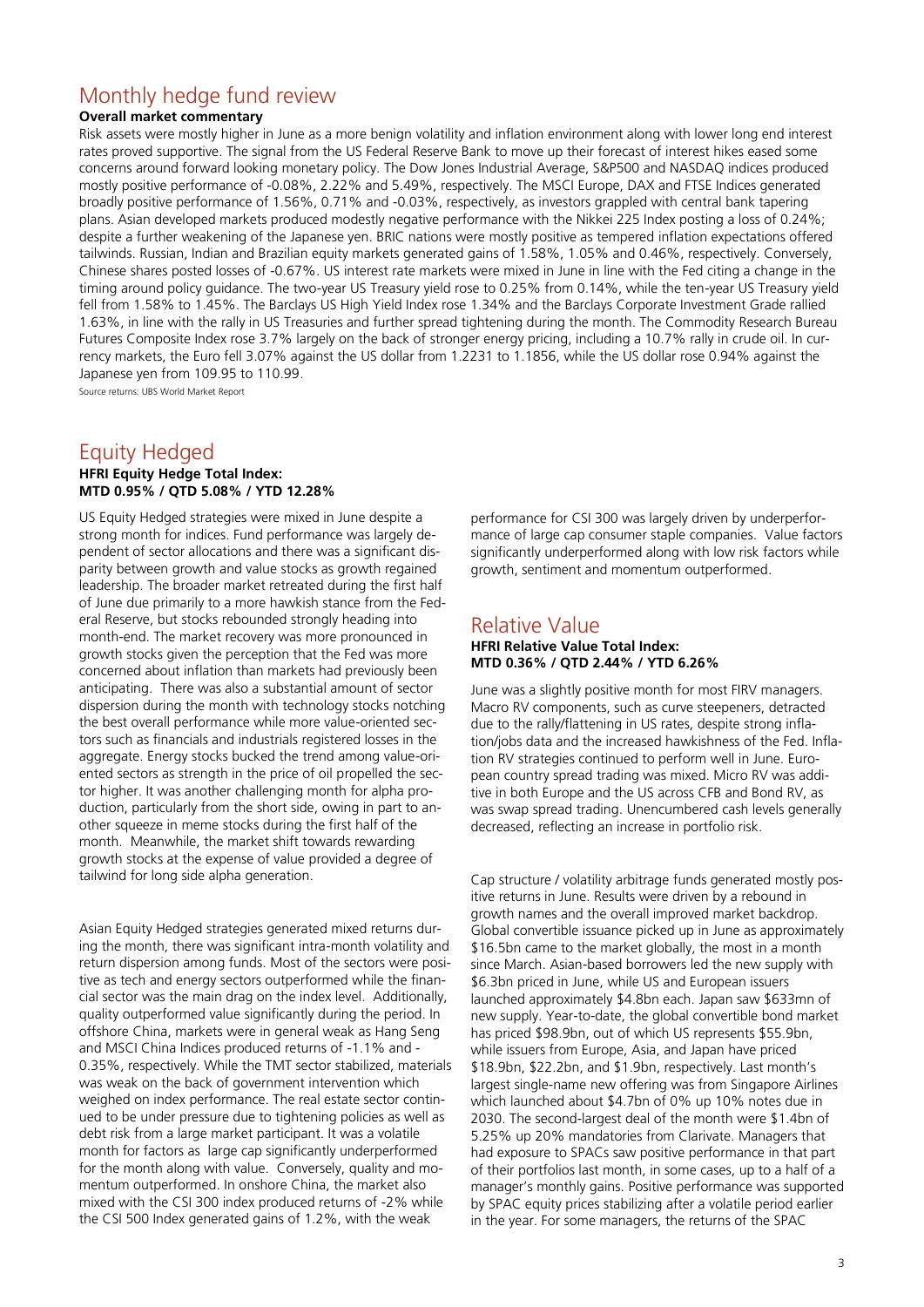books were driven by a few large individual positive contributors. During last month, 28 SPAC IPOs were priced, and 26 business combinations were announced which signals that while the total number of SPACs has decreased, the number of announced mergers has gone up.

Merger arbitrage and equity event-driven strategies posted negative returns in June as spreads in large deals widened during the month. Spread widening was mostly a function of the DOJ's challenge of Willis Towers Watson / Aon deal, as well as delayed resolution in many of the major pending deals, with large semiconductor deals requiring approval from Chinese regulators. Average annualized merger arbitrage spread for U.S. deals annualizing between 0 and 50% finished June at around 8.8%. There were 21 deals announced in June, the largest of them being the acquisition of Cloudera by Clayton, Dubilier & Rice and KKR for \$5.3 billion. Among the individual deals that detracted the most from the manager's returns, were Welbilt / Middleby and the aforementioned Willis Towers Watson / Aon. The former was impacted by the absence of a bidding war between Middleby and Ali Group, despite expectations; the latter was affected by the DOJ filing a lawsuit aimed at stopping the acquisition on concerns about reduced competition. Notable deal developments during the month included Salesforce.com finishing an \$8 billion bond sale to fund its \$27.7 billion acquisition of Slack Technologies; Nuance Communications announced that it had received shareholder approval to be acquired by Microsoft; PRA Health Sciences and ICON Public Limited Company announced that they had obtained all regulatory approvals to close the merger. Managers that had exposure to SPACs saw positive performance in that part of their portfolios last month, supported by SPAC equity prices stabilizing after a volatile period earlier in the year. During last month, 28 SPAC IPOs were priced, and 26 business combinations were announced which signals that while the total number of SPACs has decreased, the number of announced mergers has gone up.

The Agency MBS strategy generated a negative performance in June. All managers were down for the month although the magnitude of the losses was largely dependent on the composition of each manager's portfolio. Residential mortgage derivatives were they main source of losses as positive carry was offset by spread widening. The negative performance was driven by yield curve flattening and concerns regarding the forward-looking prepayment speeds for higher coupon assets. In addition, prepayment assumption updates for a model used by the majority of market participants also contributed to the volatility and caused spreads to widen further at the end of June. Managers with exposure to more seasoned mortgage derivatives and to non-residential sectors such as GNMA Project Loans outperformed relative to managers with larger allocations to newer vintage residential derivatives with higher coupons.

Quantitative equity strategies were mostly mixed in June. Managers were challenged to start the month as the retail short squeeze in meme stocks re-emerged. The month also featured factor rotation from Value to Growth. Some large managers and quants at multi-manager platforms struggled in the first two weeks of them month. Long term fundamental factor based quants finished the month with losses while

medium to short-term statistical arbitrage strategies were generally profitable. The environment was conducive for fundamental and technical asset selection models in US and Europe but less so in Asia. Multi-strategy quant managers allocate capital to diversified macro trading strategies which avoided large losses in foreign exchange sector unlike traditional trend followers, and thus generated gains in commodities similar to other systematic managers. Managers with single stock and macro trading vehicles are currently at the upper end of their risk allocation range in notional terms. The increase in leverage is explained by lower volatility in equities and higher conviction in other markets.

#### Credit / Income **HFRI ED: Credit Arbitrage Index MTD 0.74% / QTD 2.56% / YTD 7.50%**

Corporate credit strategies produced mostly positive performance in June. Investment grade and high yields bonds benefited from a combination of tighter credit spreads and lower interest rates, which resulted in positive total returns. In addition, the leveraged loan market was also positive although returns were muted and approximately 100 bps lower relative to high yield bonds. Similar to prior months, energy was the top performing sector of the corporate credit market. From a substrategy perspective, the Distressed allocation produced a positive return with the Corporate Long/Short produced mixed results. Within Distressed, gains were driven by long positions in stressed and distressed credit. In addition, equity positions in REITs were also additive to performance while a preferred investment in a government mortgage company detracted from performance. For Corporate Long/Short, there was a high degree of performance dispersion across funds. In particular, managers with positive net exposures benefited from the rally in credit and produced gains in June. Conversely, managers with negative net exposures detracted from performance. From a position perspective, gains were driven by longs in energy, financials, and CCC debt. Conversely, short positions detracted from performance.

Structured credit strategies generate positive performance in June. At the market level, subordinated tranches outperformed relative to senior tranches as both mortgage and corporate structured credit assets performed well. At the manager level, the vast majority of funds generated positive returns. Gains were driven by a combination of positive carry and mark-to-market gains. From an asset class perspective, Multifamily CMBS, CRT B2s, and CLO equity were the largest positive contributors to performance. In particular, the Multifamily CMBS allocation outperformed by a wide margin after secondary market trades caused the bonds to re-rate to lower yields. Conversely, managers with allocations to Agency mortgage derivatives produced losses.

# Trading

#### **HFRI Macro Total Index: MTD -0.86% / QTD 3.67% / YTD 8.00%**

Discretionary Macro strategies generated negative performance in June. Funds with an EM tilt who traded select local rates from the short side outperformed during the month. Positions such as Chile and Czech Republic and/or those who traded US rates from the long side at the back end of the curve or outright shorts at the very front end generated gains.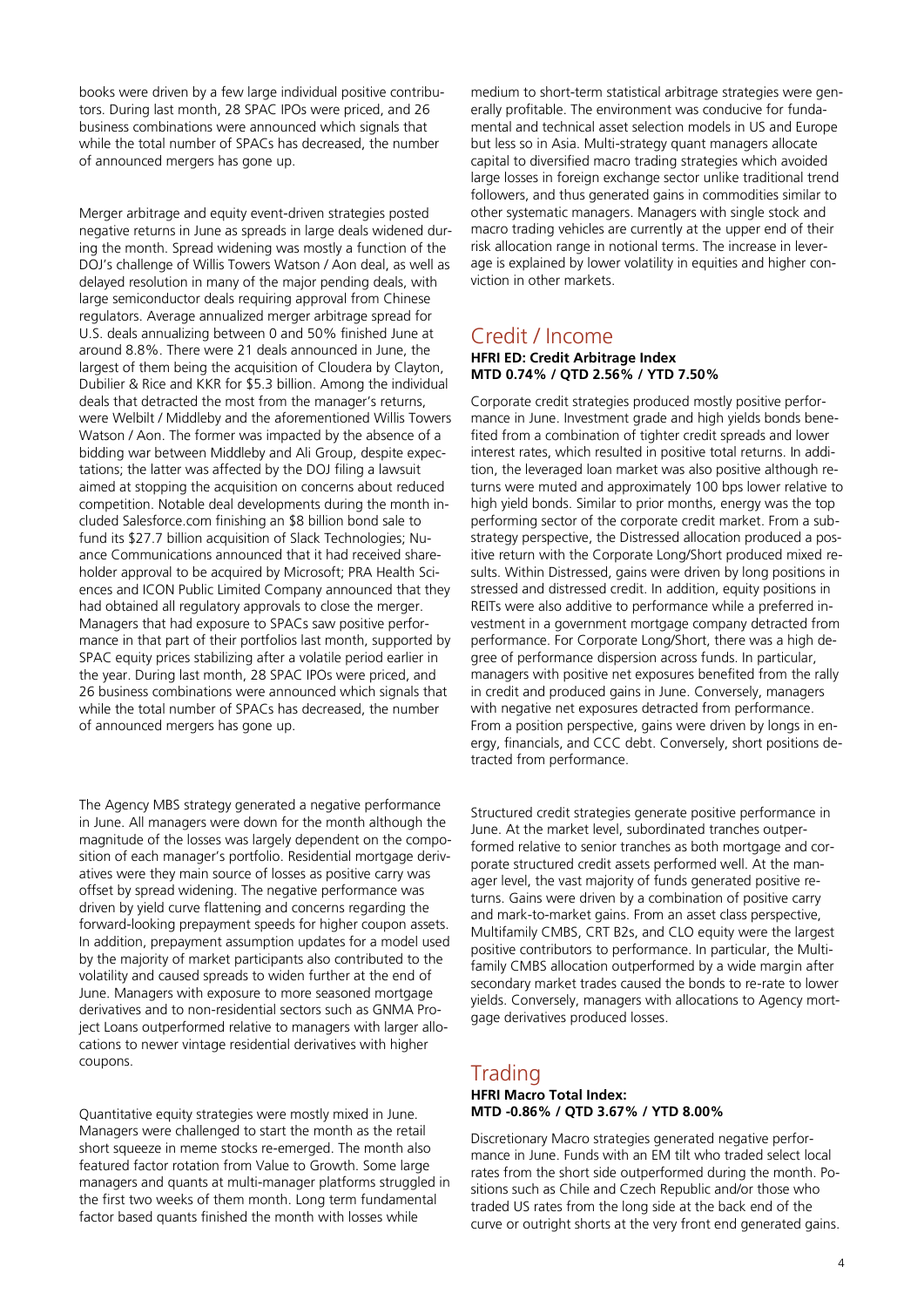Larger EM funds suffered losses from long EM rates in Mexico, Russia and Brazil where central banks were more hawkish while also suffering from their US rates short hedge. The primary loss driver for nearly all DM funds were US curve steepeners and outright shorts in the belly of the curve while short USD exposure also detracted. Data indicating a slowdown in service sector activity in the US and China along with the continued spread of the Delta Covid variant globally has prompted risk-off market dynamics. Accordingly, managers have reduced risk across the board, in some cases upwards of 50%, as part of risk management following losses and also as conviction in the reflation trade has subsided in the near term. Larger fundamentally driven EM managers continue to be long biased in select rates and credit markets depending on valuations and domestic factors such as central bank policy and economic fundamentals while running with US rates shorts as portfolio hedges. More tactical EM funds continue to adjust positioning more dynamically and trade on a short term basis which has helped in the current environment.

Systematic strategies generated mostly negative returns in June. Most trend followers produced gains in long energy positions in Oil and NatGas, while suffering some losses in precious metals, copper, soybeans and lean hogs. Going into June, systematic managers typically held lower risk in fixed income positions, expressed mostly curve steepening bias and that led to moderate losses. Equities were marginally profitable. The largest detractor was foreign exchange themes where almost all managers held short USD positions against a number of other DM and EM currencies. Trend followers in alternative markets generally profited from long credit positions and in carbon emission markets while equities allocations were challenged. More diversified systematic managers managed to mitigate the losses in FX as they had more nuanced bet on USD. However, they also suffered in commodities due to short positions in some energy commodities, and in equities due to non-uniform long/short positions in equity indexes. Long term fundamental macro traders lost in FX and in fixed income, but also suffered as the main inflationary bet was expressed via long gold and copper; both of which fell in June.

#### Outlook

This section contains "forward looking" views of UBS Hedge Fund Solutions and may change over time without notice. These forward looking views influence UBS Hedge Fund Solutions' investment research process, but do not necessarily result in changes to allocations in products managed or advised by UBS Hedge Fund Solutions.

#### **Equity Hedged (EH)**

#### **Credit / Income**

**Relative Value (RV)**

HFS maintains full-sized alloca-HFS maintains core allocations HFS allocates to a diversified tion and our focus on US sector specialists in high conviction areas like healthcare and on style agnostic managers.

We continue to believe that fundamentals will come to the forefront as economies normalize and reopen, hopefully allowing managers to make up for the long and especially short alpha that proved elusive YTD.

To achieve balance between value and growth, we are examining managers who can potentially benefit from exposure to cyclical sectors and value-oriented stocks.

Intensifying Chinese regulation in key private sectors such as education and technology are changing the landscape for alpha generation. As such, our focus in APAC is shifting to tactical, low net managers that can pivot away from impacted industries until the dust perfection. settles.

to the ABS, Agency MBS and Corporate Long / Short substrategies, with the potential to increase Agency MBS.

In Agency MBS, faster-thanexpected prepayments, yield curve flattening and new prepayment model assumptions resulted in material widening in option-adjusted spreads  $(OAS)$ 

Our ABS allocations seek to capture carry while minimizing duration; we are selective and concentrate on only a few high conviction segments. Similarly, co-investments allow us to be surgical in our allocations.

In Corporate Long / Short, our focus remains on more trading-oriented approaches, particularly since corporate credit has broadly recovered and spreads are near all-time tights, appearing priced to

HFS is also exploring ways to hedge for a risk-off scenario or catalysts that could cause credit spreads to widen.

mix of sub-strategies and employ targeted manager selection within those; we are unlikely to make major changes in Q3.

Capital Structure / Volatility Arbitrage, which includes SPACs, was the latest focus of our top-ups in Q2.

For Fixed Income Relative Value (FIRV), we will watch for steeper yield curves and new guidance on the removal of quantitative easing to assess whether to increase our allocations.

As mentioned last quarter, we will leave Merger Arbitrage allocations unchanged and rely on event-focused Equity Hedged and Multi-Strategy managers to increase their own exposures to eventdriven approaches.

As the world hopefully becomes less Covid-19 impacted, Quant Equity returns might improve relative to the recent past.

#### **Trading**

HFS maintains a moderately positive outlook on Discretionary Trading. We expect episodic volatility from central bank communications and upcoming data releases to provide opportunities for developed market (DM) managers.

These sometimes conflicting economic signals will likely bring a healthy level of volatility, which may make it difficult to hold large structural positions. Managers who can move positioning more dynamically and implement strong portfolio construction should be better placed.

We also maintain our conviction in Commodities, which are expected to benefit from today's macro environment and policy objectives. Commodities trading is a challenging, cyclical strategy that is fraught with manager turnover; nonetheless, we may add here as we find managers that meet our high criteria.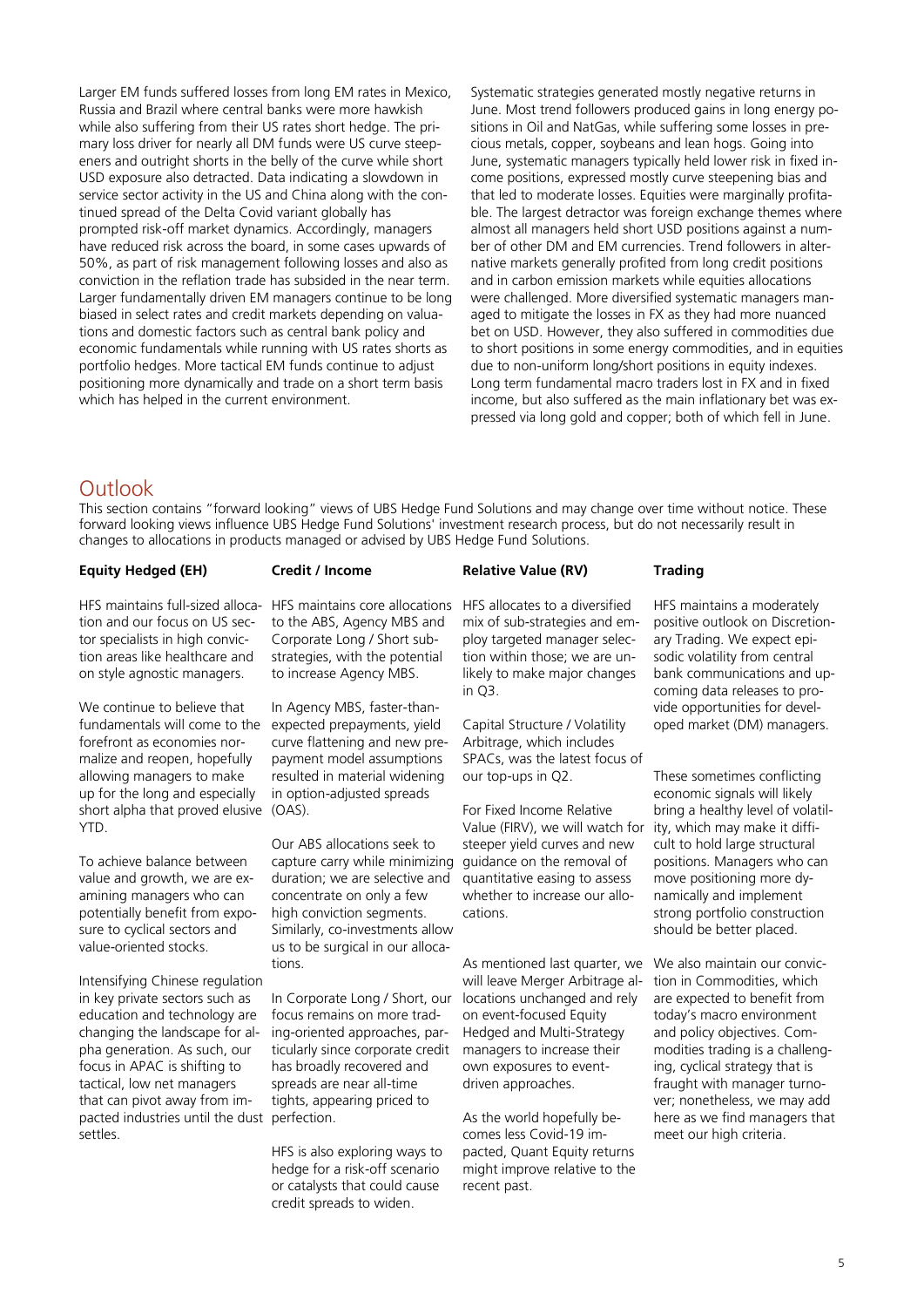# Contact information

| <b>North America</b> | <b>Europe</b>    | <b>Switzerland</b> | Japan           |
|----------------------|------------------|--------------------|-----------------|
| Stamford             | London           | Zurich.            | Tokvo           |
| +1 203-719 1428      | +44 20 790 15065 | +41 44-234 7200    | +81-3-5208 7406 |

#### **Asia Pacific** Hong Kong +852-2971 8077

# Endnotes

#### **Strategy definitions**

Equity Hedged managers generally use fundamental analysis to invest in publicly traded equities and seek to generate alpha through superior security selection. Portfolio construction is driven primarily by bottom-up fundamental research; top-down analysis may also be applied. Sub-strategies include: Fundamental, Equity Event, and Opportunistic Trading.

Trading strategies are generally top-down in nature and often driven by econometric and macroeconomic research. These strategies may utilize financial in-struments, such as foreign exchange, equities, rates, sovereign debt, currencies, and commodities to express a manager's view. In executing different approaches, managers may use either fundamental or quantitative models or a combination of both. Sub-strategies include: Systematic, Discretionary and Commodities.

Relative value is a broad category, generally encompassing strategies that are non-fundamental and non-directional, and often quantitatively driven. Managers in this strategy typically use arbitrage to exploit mispricings and other opportunities in various asset classes, geographies, and time horizons. Managers frequently focus on capturing the spread between two assets, while maintaining neutrality to other factors, for example to geography, changes in interest rates, equity market movement, and currencies, to name a few examples. Sub-strategies include: Fixed Income Relative Value, Agency MBS, Quantitative Equity, Cap Structure/Vol Arb and Merger Arbitrage.

In Credit/Income strategies, managers utilize credit analysis to evaluate potential investments and use debt or debt-linked instruments to execute their investment theses. Their approach can be either fundamental, quantitative, or a com-bination of both. Sub-strategies include: Distressed, Corporate Long/Short, Asset-Backed, Reinsurance / ILS, CLO/Corporate Lending and Other Income

Other: This category contains investment approaches that are outside of the mainstream hedge fund strategies (Equity Hedged, Credit/Income, Relative Value, and Trading). The category includes nice investment approaches. Money Market funds and cash strategies are also included in this category, as are Liquidating/Side Pockets.

Risk Parity generally focuses on the passive allocation of risk, rather than of capital, in an attempt to provide a higher Sharpe ratio alternative to the traditional 60% stock / 40% bond portfolio through the use of a wider range of uncorrelated assets, low leverage, and low equity risk. Please note, while an alternative to traditional asset allocation, Risk Parity is not a hedge fund Strategy.

#### **Index descriptions**

The use of indices is for illustrative purposes only. Unlike the Fund, some indices are unmanaged, are not available for direct investment and are not subject to management fees and other fees and expenses. The Fund does not restrict its investments to securities in the indices described. No index is directly compara-ble to the investment strategy of the Fund. Information about the index is derived from sources that we believe to be reliable, but we have not independently verified them and do not warrant as to its accuracy or completen

The Barclays Corporate High Yield Index covers the universe of fixed rate, non-investment grade debt. Pay-in-kind (PIK) bonds, Eurobonds, and debt issues from countries designated as emerging markets (e.g., Argentina, Brazil, Vene-<br>zuela, etc.) are excluded, but Canadian and global bonds (SEC registered) of is-<br>suers in non-EMG countries are included. Original issue zeroes, structures, and 144-As are also included.

The Barclays Global Aggregate Index provides a broad-based measure of the global investment-grade fixed income markets. The three major components of this index are the U.S. Aggregate, the Pan-European Aggregate, and the Asian-Pacific Aggregate Indices. The index also includes Eurodollar and Euro-Yen corporate bonds, Canadian government, agency and corporate securities, and USD investment grade 144A securities.

The Citigroup Broad Investment Grade Bond Index is an unmanaged index generally representative of the performance of the investment-grade corporate and U.S. government bonds.

The Dow Jones - UBS Commodity Index Total Return index is comprised of futures contracts on 19 physical commodities. It reflects the return on fully collateralized futures positions and is quoted in USD.

The HFRI Equity Hedge Total Index is equally weighted performance index. The HFRI is broken down into four main strategies, each with multiple sub-strate-<br>gies. This index represents the Equity Hedged strategy, which includes funds<br>who maintain positions both long and short in primarily equity and ative securities. A wide variety of investment processes can be employed to arrive at an investment decision, including both quantitative and fundamental techniques; strategies can be broadly diversified or narrowly focused on specific sectors and can range broadly in terms of levels of net exposure, leverage employed, holding period, concentrations of market capitalizations and valuation ranges of typical portfolios. Equity Hedged managers would typically maintain at least 50%, and may in some cases be substantially entirely invested in equities, both long and short.

The HFRI Event-Driven (Total) Index is an equally weighted performance index. The HFRI is broken down into four main strategies, each with multiple sub-strategies. This index represents the Event Driven strategy, which is also known as corporate life cycle investing. The constituents of this index are funds investing in opportunities created by significant transactional events of a wide variety, including but not limited to spin-offs, mergers and acquisitions, tender offers, security issuance, bankruptcy reorganizations, recapitalizations and share buybacks. Event Driven exposure includes a combination of sensitivities to equity markets, credit markets and idiosyncratic, company specific developments.

HFRI FOF: Conservative Index FOFs classified as "conservative" exhibit one or more of the following characteristics: seeks consistent returns by primarily investing in funds that generally engage in more "conservative" strategies such as Equity Market Neutral, Fixed Income Arbitrage, and Convertible Arbitrage.

The HFRI FOF: Diversified Index includes fund of funds classified as "diversified." Fund of funds classified as "diversified" exhibit one or more of the following characteristics: invests in a variety of strategies among multiple managers; historical annual return and/or a standard deviation generally similar to the HFRI Fund of Fund Composite index.

The HFRI Fund of Funds Composite Index is an equally weighted performance index broken down into 37 different categories by strategy. There is no required asset-size minimum for fund inclusion in the HFRI and there is no required length of time a fund must be actively trading before inclusion in the HFRI.

The HFRI Fund Weighted Composite Index is a global, equal-weighted index of over 2,000 single-manager funds that report to HFR Database. Constituent funds report monthly net of all fees performance in US Dollar and have a minimum of \$50 Million under management or a twelve (12) month track record of active performance. The HFRI Fund Weighted Composite Index does not include Funds of Hedge Funds.

The HFRI Macro Total Index is equally weighted performance index. The HFRI are broken down into four main strategies, each with multiple sub-strategies. This index represents the Macro strategy, which involves investing by making leveraged bets on anticipated price movements of stock markets, interest rates, foreign exchange and physical commodities. Macro managers employ a "top-down" global approach, and may invest in any market using any instrument to participate in expected market movements. These movements may result from forecasted shifts in world economies, political fortunes or global supply and de-mand for resources, both physical and financial. Exchange-traded and over-thecounter derivatives are often used to magnify these price movements.

The HFRI Macro: Systematic Diversified Index is equally weighted performance index. The HFRI are broken down into four main strategies, each with multiple sub-strategies. The HFRI Macro: Systematic Diversified Index represents the Systematic Diversified sub-strategy, which involves investing by employing mathe-matical, algorithmic and technical models, with little or no influence of individuals over the portfolio positioning. Managers in these strategies employ an investment process designed to identify opportunities in markets exhibiting trending or momentum characteristics across individual instruments or asset classes. The quantitative aspect of the investment process is focused on identifying statistically robust or technical patterns in the return series of the asset, and typically highly liquid instruments. Systematic managers maintain shorter holding periods than either discretionary or mean reverting approaches. Although some systematic strategies seek to employ counter trend models, the strategy tends to benefit most from an environment characterized by persistent, discernable trending behavior.

The HFRI Relative Value (Total) Index is equally weighted performance index, utilized by numerous hedge fund managers as a benchmark for their own hedge funds. The HFRI are broken down into four main strategies, each with multiple sub-strategies. This index represents the Relative Value Arbitrage strategy, which attempts to take advantage of relative pricing discrepancies between instruments involving equities, debt, options and futures. Managers may use mathematical, fundamental, or technical analysis to determine misvaluations. Securities may be mispriced relative to the underlying security, related securities, groups of securities, or the overall market. Many funds use leverage and seek opportunities globally. Arbitrage strategies include dividend arbitrage, pairs trading, options arbitrage and yield curve trading.

The J.P. Morgan Government Bond Index is the most widely-used measure of performance of leading government bond markets. The indices measure the total, principal, and interest returns in each market and can be reported in 18 different currencies. By including only traded issues, the Index provides a realistic measure of market performance for international investors

The MSCI World Index is a free float-adjusted market capitalization weighted index that is designed to measure the equity market performance of developed markets. As of June 2007 the MSCI World Index consisted of the following 23 developed market country indices: Australia, Austria, Belgium, Canada, Den-<br>mark, Finland, France, Germany, Greece, Hong Kong, Ireland, Italy, Japan, Neth-<br>erlands, New Zealand, Norway, Portugal, Singapore, Spain, Sweden,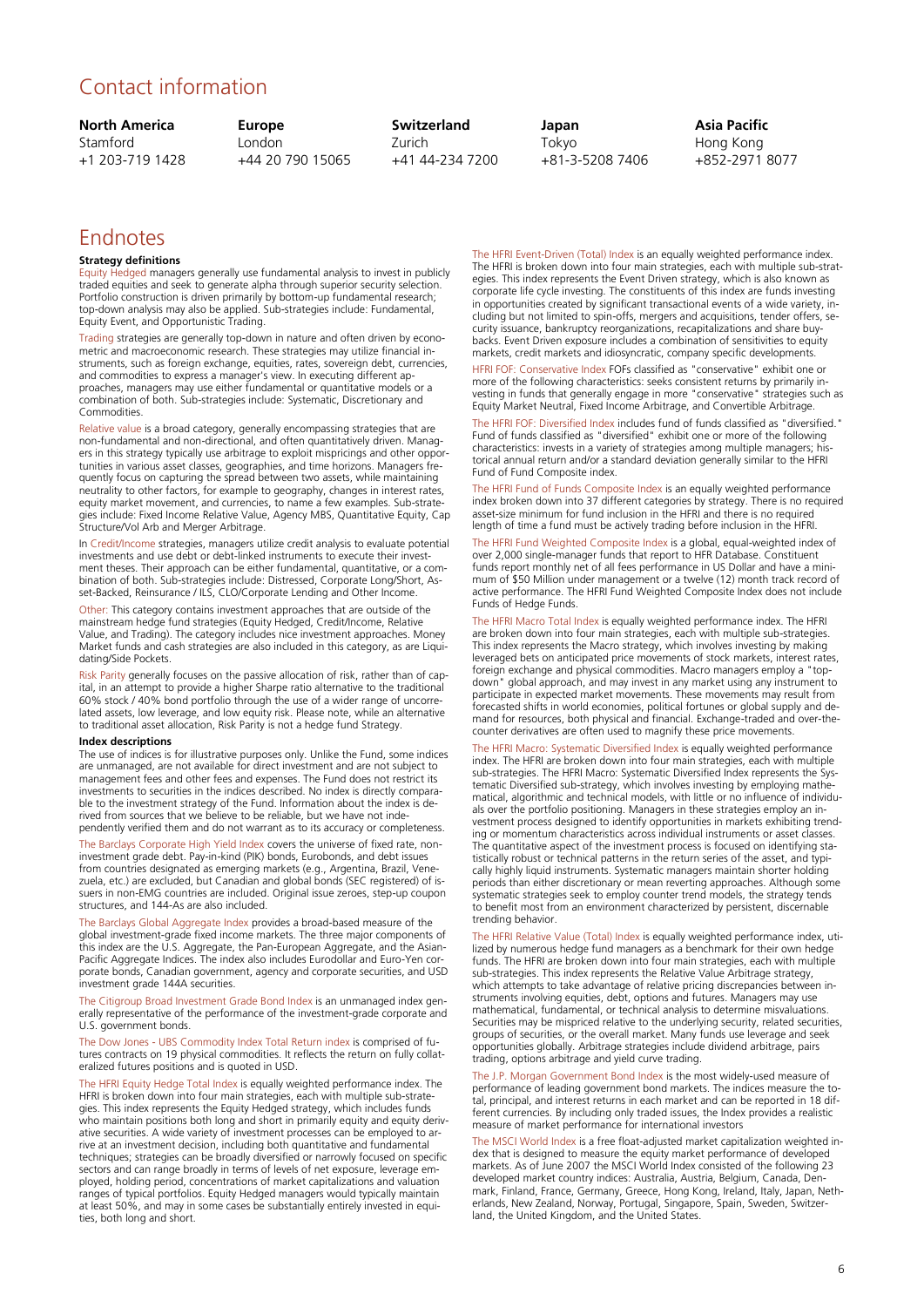The MSCI EMF Index is a free float-adjusted market capitalization index that is designed to measure equity market performance in the global emerging markets.

The MSCI World Total Return Index uses the same methodology as the MSCI \$ World Index but also includes reinvestment of dividends. Net Dividends: This series approximates the minimum possible dividend reinvestment. The dividend is reinvested after deduction of withholding tax, applying the rate to non-resident individuals who do not benefit from double taxation treaties. MSCI uses withholding tax rates applicable to Luxembourg holding companies, as Luxembourg applies the highest rates. The index performance has been translated into the feeder currency using the applicable daily currency exchange rate from Bloomberg.

#### Disclaimer

This document is for informational purposes only and is not intended to be construed as an invitation or offer of securities or to conclude a contract or to buy and sell any security or related financial instrument. Such an offer will only be made by means of a confidential offering memorandum. This material is confidential and intended solely for the information of the person to whom it has been delivered and may not be distributed in any jurisdiction where such distribution would constitute a violation of applicable law or regulations or to certain categories of investors. Recipients may not reproduce or transmit it, in whole or in part, to third parties. The program described herein is for sophisticated investors or professional clients as the program by its nature involves a substantial degree of risk. This document is not to be distributed to or relied upon by retail clients under any circumstances. The information in this document does not constitute advice and does not take into consideration your investment objectives, legal, financial or tax situation or particular needs in any other respect. Investors should seek professional advice as to the suitability of the program. If conflicts exist between this document and the applicable offering memorandum, the offering memorandum takes precedence. Any returns presented may or may not be indicative of the returns of the share class, series, and/or fund offered to you. Commissions and costs have a negative impact on performance. Should the currency of a financial product or service not match your reference currency, performance may rise or fall due to currency fluctuations. Your actual returns may be different and can be determined from the statements sent by the fund's administrator.

Unless otherwise noted, the information used to create information presented was based solely on information collected and retained by the investment manager and is believed to be reliable, but its accuracy cannot be guaranteed. Information used herein may have been obtained from third party sources including affiliates and as such the investment manager makes no representations as to the accuracy of such source or information which is subject to change without notice to the recipient. Notwithstanding the foregoing, third party funds and managers have neither reviewed nor approved any of the charts, graphs or other materials prepared by UBS Hedge Fund Solutions LLC based on information contributed by such third party funds and managers. If contained in a presentation, the information herein is not intended to be read in isolation and may not provide a full explanation of all of the topics that were presented and discussed. All such information and opinions are subject to change without notice. Neither this document nor the securities nor any other financial instruments referred to herein have been registered or filed with or approved or disapproved by any regulatory authority of any country or jurisdiction, and no regulatory authority has passed upon or endorsed upon the merits of this product or the accuracy or adequacy of this document. UBS may have a position in and may make a purchase and/or sale of any of the securities or other financial instruments mentioned in this document. This document may contain statements that constitute "forward-looking statements", including, but not limited to, statements relating to our future business development. While these forwardlooking statements represent our judgments and future expectations concerning the development of our business, a number of risks, uncertainties and other important factors could cause actual developments and results to differ materially from our expectations. Any market or investment views expressed are not intended to be investment research. Source for all data and charts (if not indicated otherwise): UBS Asset Management, a business division of UBS AG.

The securities offered hereby (if this presentation concerns a Fund) are not de-posits or other obligations of UBS or any other Bank, are not endorsed or guaranteed by UBS or any other Bank, are not insured by the Federal Deposit Insurance Corporation (FDIC) or any other Governmental Agency and involve investment risks, including loss of principal invested.

Any losses in the Fund presented herein will be borne solely by investors in the Fund and not by the Investment Manager or its affiliates; therefore, the Investment Manager and its affiliates' losses in the Fund will be limited to losses attributable to the ownership interests in the covered fund held by the investment Manager and its affiliates in their capacity as investors in the Fund.

As an investor, you should read the Fund Documentation prior to investing in the Fund. An affiliate of the Investment Manager may serve as the Administrator of the Fund, and the Investment Manager may engage affiliates as Prime Brokers for the Fund. None of these entities will bear any losses for the fund.

**Past performance (whether simulated or actual) is not indicative of future results. Potential for profit is accompanied by possibility of loss.**

**For Switzerland**: For marketing and information purposes. This document has been issued by UBS Asset Management Switzerland AG, a company registered under the Laws of Switzerland, and its affiliates. The following paragraph refers only to fund(s) mentioned in this document, which are distributed in or from

The Nikkei 225 JPY Index Stock Average is a price-weighted average of 225 toprated Japanese companies listed in the First Section of the Tokyo Stock Exchange.

Standard and Poor's 500 Index (S&P500) is a capitalization-weighted index of 500 stocks. The index is designed to measure performance of the broad domestic economy through changes in the aggregate market value of 500 stocks representing all major industries.

S&P GSCI Total Return Index is a fully-collateralized index, showing total return an investor would receive from S&P GSCI excess return plus T-bill return on the collateral. Its components are updated on a yearly basis and include energy, industrial metals, precious metals, livestock, and agricultural commodities. The S&P GSCI can offer a benchmark for investment performance in the commodity markets.

Switzerland, which are managed by UBS and/or any of its affiliates and having UBS Fund Management (Switzerland) AG as Representative in Switzerland. Any such fund(s) referenced herein are intended only for Swiss qualified investors pursuant to Art 10 of the Collective Investment Schemes Act (CISA) and are not allowed to be distributed to the retail public (i.e. non-qualified investors).

Information for Swiss qualified Investors: Representative in Switzerland is UBS Fund Management Switzerland) AG, Aeschenplatz 6, 4052 Basel. Paying Agent in Switzerland: UBS Switzerland AG, Bahnhofstrasse 45, 8001 Zürich.

The relevant Legal Fund Documents to this fund (s) are available free of charge from the Representative in Switzerland. Before any investment, please read the latest Legal Fund Documents. The information herein is not intended to be construed as a solicitation or an offer to invest in the fund(s). Past performance is not a reliable indicator of future results. The performance shown does not take account of any commissions and costs charged when subscribing and redeeming. If the currency of the fund(s) is different from your reference currency, the return can increase or decrease as a result of currency fluctuations. This information pays no regard to the specific or future investment objectives, financial or tax situation or particular needs of any specific recipient. The details and opinions contained in this document are provided by UBS Hedge Fund Solutions LLC without any guarantee or warranty and are for the recipient's personal use and information purposes only. This document and its contents have not been reviewed by any regulatory authority in Switzerland.

**For USA**: This document has been issued by UBS Hedge Fund Solutions LLC for distribution to professional clients or sophisticated investors only. Funds are offered through UBS Asset Management (US) Inc./UBS Financial Services Inc. (a member of FINRA and SIPC). UBS Hedge Fund Solutions LLC (an investment adviser registered with the US Securities and Exchange Commission) and UBS Financial Services Inc./UBS Asset Management (US) Inc. are indirect wholly-owned subsidiaries of UBS AG.

**For UK/Jersey:** UBS Asset Management (UK) Ltd is a subsidiary of UBS AG. Registered in England. UBS Asset Management (UK) Ltd and UBS Asset Management Funds Ltd are authorised and regulated by the Financial Conduct Authority. UBS Asset Management Life Ltd is authorised by the Prudential Regulation Authority and regulated by the Financial Conduct Authority and the Prudential Regulation Authority. Telephone calls may be recorded.

This document is for Professional Clients only. It is not to be distributed to or relied upon by Retail Clients under any circumstances. This material supports the presentation(s) given. It is not intended to be read in isolation and may not provide a full explanation of all the topics that were presented and discussed. Care has been taken to ensure the accuracy of the content, but no responsibility is accepted for any errors or omissions. This document is a marketing communication. Any market or investment views expressed are not intended to be investment research. The document has not been prepared in line with the FCA ) requirements designed to promote the independence of investment research and is not subject to any prohibition on dealing ahead of the dissemination of investment research. Source for all data and charts (unless otherwise stated): UBS Asset Management.

This document does not create any legal or contractual obligation with UBS Asset Management. The recipient agrees that this information shall remain strictly confidential where it relates to the Investment Manager's business. The prior consent of UBS Asset Management (UK) Ltd should be obtained prior to the disclosure of commercially sensitive information to a third party (excluding the professional advisors of the recipient). Information reasonably deemed to be commercially sensitive and obtained from UBS Asset Management (UK) Ltd should not be disclosed. This information is supplied with a reasonable expectation that it will not be made public. If you receive a request under the Freedom of Information Act 2000 for information obtained from UBS Asset Management (UK) Ltd we ask that you consult with us. We also request that any information obtained from UBS Asset Management (UK) Ltd in your possession is destroyed as soon as it is no longer required.

**For EMEA:** This document has been issued by UBS AG, a company registered under the Laws of Switzerland, and its affiliates. In relation to each member state of the EEA which, at the date of this document, has implemented the Alternative Investment Fund Managers Directive (Directive (2011/61/EU), the "AIFMD"), this document may only be distributed, and Shares in the Fund may only be offered or placed, in a member state to the extent that: (i) the Fund is permitted to be marketed to professional investors in the relevant member state (as implemented in the local law/regulation of that member state); or (ii) this document may otherwise be lawfully distributed and/or the Shares in the Fund may otherwise be lawfully offered or placed in that member state (including at the initiative of the investor). In relation to each member state of the EEA which, at the date of this document, has not implemented the AIFMD, this document may only be distributed, and Share in the Fund may only be offered or placed, to the extent that this document may be otherwise lawfully distributed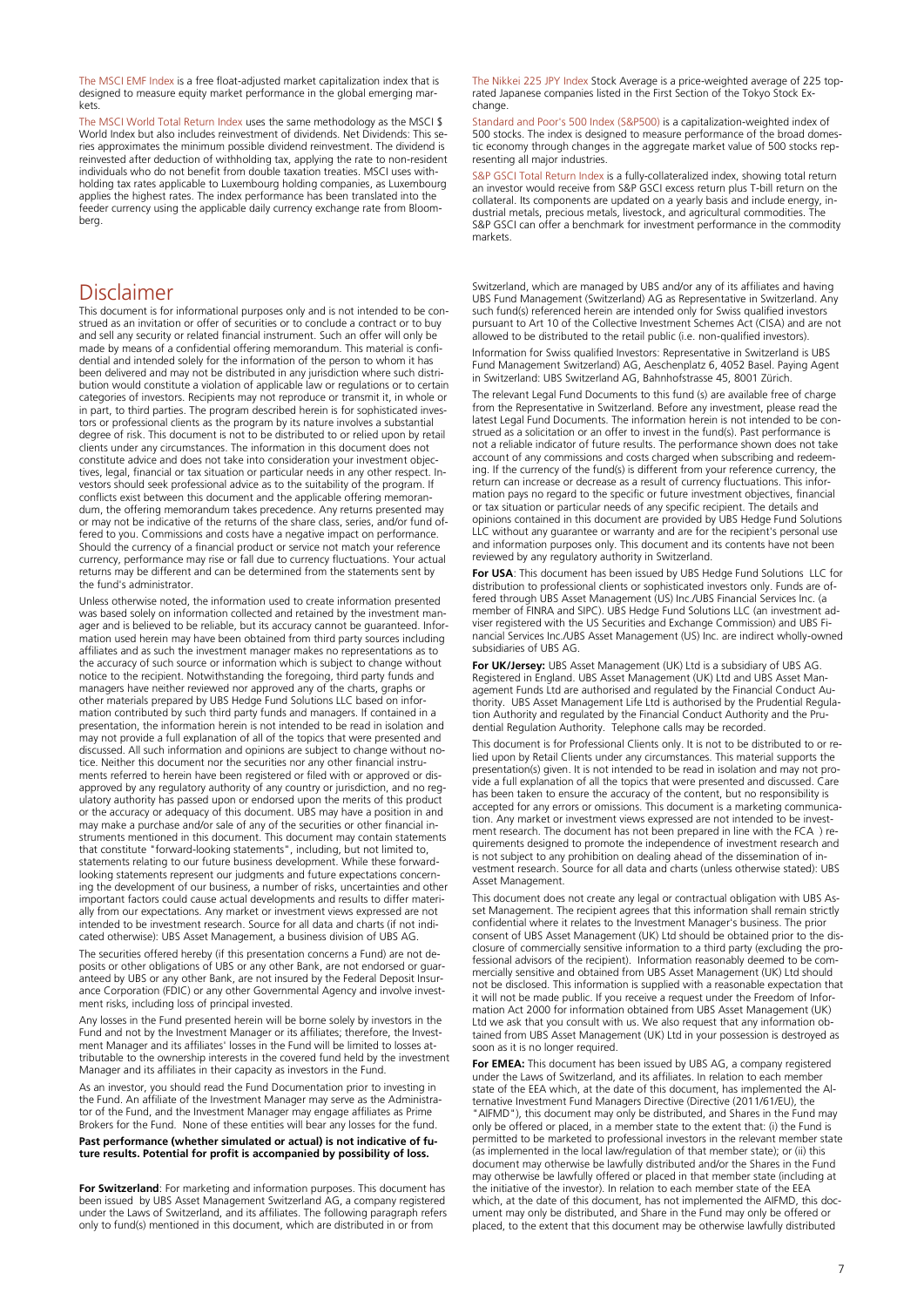and the Shares in the Fund may be lawfully offered or placed in that member state (including at the initiative of the investor). If applicable the product(s) described herein align(s) to Article 6 of Regulation (EU) 2019/2088.

UBS AG and its affiliates, including, but not limited to UBS Asset Management (UK) Ltd, and any products or services mentioned in this document: (i) have not been approved by or registered with; and (ii) do not fall under the supervision of, the Securities and Commodities Authority of the United Arab Emirates.

#### **For UCITS, Irish ICAVs and funds domiciled in Luxembourg, please reference the below disclaimers:**

Before investing in a product please read the latest prospectus and key investor information document carefully and thoroughly. The information and opinions contained in this document have been compiled or arrived at based upon information obtained from sources believed to be reliable and in good faith, but is not guaranteed as being accurate, nor is it a complete statement or summary of the securities, markets or developments referred to in the document. Members of the UBS Group may have a position in and may make a purchase and / or sale of any of the securities or other financial instruments mentioned in this document. Units of UBS funds mentioned herein may not be eligible for sale in all jurisdictions or to certain categories of investors and may not be offered, sold or delivered in the United States. The information mentioned herein is not intended to be construed as a solicitation or an offer to buy or sell any securities or related financial instruments. Past performance is not a reliable indicator of future results. The performance shown does not take account of any commissions and costs charged when subscribing to and redeeming units. Commissions and costs have a negative impact on performance. If the currency of a financial product or financial service is different from your reference currency, the return can increase or decrease as a result of currency fluctuations. This information pays no regard to the specific or future investment objectives, financial or tax situation or particular needs of any specific recipient. The details and opinions contained in this document are provided by UBS without any guarantee or warranty and are for the recipient's personal use and information purposes only. This document may not be reproduced, redistributed or republished for any purpose without the written permission of UBS Asset Management Switzerland AG or a local affiliated company. Source for all data and charts (if not indicated otherwise): UBS Asset ManagementA summary of investor rights in English can be found online at www.ubs.com/funds. More explanations of financial terms can be found at ubs.com/am-glossary

#### **For registered funds under Luxembourg, Swiss, German and Irish law:** Arrangements for marketing fund units mentioned in this document may be terminated at the initiative of the management company of the fund(s).

• **For Austria**: Prospectuses, key investor information (KIID), the articles of association or the management regulations as well as annual and semi-annual reports of UBS funds are available in a language required by the local applicable law free of charge from the Austrian branch of UBS Europe SE, Niederlassung Österreich, Wächtergasse 1, A-1010 Wien and online at www.ubs.com/funds.

• **For Cyprus:** Official Bank of Payments and Official Representative in the Republic of Cyprus for UBS funds established under foreign law: Bank of Cyprus PLC, Private Banking, Eurolife House, 4 Evrou Street, Strovolos, CY-2003 Nicosia. Prospectuses, key investor information (KIID), the articles of association or the management regulations as well as annual and semi-annual reports of UBS funds are available in a language required by the local applicable law free of charge from UBS Asset Management Switzerland AG, c/o UBS AG, Bahnhofstrasse 45, 8001 Zürich or from Bank of Cyprus PLC and online at www.ubs.com/funds.

• **For Denmark**: Prospectuses, key investor information (KIID), the articles of association or the management regulations as well as annual and semi-annual reports of UBS funds are available in a language required by the local applicable law free of charge from UBS Asset Management, Regeringsgatan 38, 11153 Stockholm or from UBS Europe SE, Denmark Branch, filial af UBS Europe SE, Sankt Annae Plads 13, 1 TH, 1250 Copenhagen, Denmark and online at www.ubs.com/funds.

• **For Finland/Iceland/Norway:** Prospectuses, key investor information (KIID), the articles of association or the management regulations as well as annual and semi-annual reports of UBS funds are available in a language required by the local applicable law free of charge from UBS Asset Management, Regeringsgatan 38, S-11153 Stockholm and online at www.ubs.com/funds.

• **For France:** This fund has obtained authorization for marketing in France. Representative in France for UBS investment funds under foreign law: BNP Paribas at 16 Bd des Italiens, F-75009 Paris. Prospectuses, Key Investor Information (KIID), the articles of association or the investment regulations and the annual and semi-annual reports of the UBS Funds may be obtained free of charge from the management company of the Fund, the Autorité des Marchés Financiers or, as the case may be, UBS (France) SA, 69, boulevard Haussmann, 75008 Paris, and online at www.ubs.com/funds. France: This document has been published (unamended) by UBS (France) S.A., a wealth management company, a subsidiary of UBS Holding (France) SA Company with Management Board and Supervisory Board and a capital of € 132,975,556.Registered office: 69, Bd Haussmann, 75008 PARIS. tel. 01 44 56 45 45 R.C.S. Paris B 421 255 670 NAF code 6419Z. Approved for insurance brokerage (financial guarantee and professional indemnity insurance in accordance with articles L 512-6 and L 512-7 of the French Insurance Code). Registration number ORIAS: 07 004 822. Telephone 01.44.56.45.45 - Fax 01.44.56.45.54. www.ubs.com/france.

**• For Greece**: Prospectuses, key investor information (KIID), the articles of association or the management regulations as well as annual and semi-annual reports of UBS funds are available in a language required by the local applicable law free of charge from UBS Asset Management Switzerland AG, c/o UBS AG, Bahnhofstrasse 45, 8001 Zürich or from Bank of Cyprus Ltd, Asset Management, 170 Alexandras Av., 115 21 Athens and online at www.ubs.com/funds.

**• For Hungary:** Prospectuses, key investor information (KIID), the articles of association or the management regulations as well as annual and semi-annual reports of UBS funds are available in a language required by the local applicable law free of charge from securities broker (forgalmazó): OTP Bank Nyrt., or from UBS Asset Management Switzerland AG, c/o UBS AG, Bahnhofstrasse 45, 8001 Zürich, Switzerland and online at www.ubs.com/funds.

**• For Italy:** Representative in Italy for UBS funds, UBS Asset Management (Italia) – SGR S.p.A., Via del Vecchio Politecnico, n. 3, 20121 Milano (MI), Italy. Prospectuses, key investor information (KIID), the articles of association or the management regulations as well as annual and semi-annual reports may be obtained in a language required by the local applicable law free of charge from UBS Asset Management (Italia) – SGR S.p.A., Via del Vecchio Politecnico, n. 3, 20121 Milano (MI), Italy and online at www.ubs.com/funds.

**• For Ireland:** Prospectuses, supplements, key investor information documents (KIID), the memorandum and articles of association as well as annual and semiannual reports of UBS funds are available in a language required by the local applicable law free of charge from MUFG Alternative Fund Services (Ireland) Limited, 12-13 Leeson Street Lower, Saint Kevin's, Dublin, Ireland and online at www.ubs.com/funds.

**• For Liechtenstein**: The representative and paying agent in Liechtenstein for UBS Funds under foreign law is Liechtensteinische Landesbank Aktiengesellschaft, Städtle 44, FL-9490 Vaduz. Prospectuses, key investor information (KIID) the articles of association or the management regulations as well as annual and semi-annual reports of UBS funds in German are available in a language required by the local applicable law free of charge from Liechtensteinische Landesbank Aktiengesellschaft and online at www.ubs.com/funds.

**• For Luxembourg:** Prospectuses, key investor information (KIID), the articles of association or the management regulations as well as annual and semi-annual reports of UBS funds are available in a language required by the local applicable law free of charge from Northern Trust Global Services Limited, Luxembourg Branch, 6, rue Lou Hemmer, L-1748 Senningerberg or from UBS Europe SE, Luxembourg Branch, P.O. Box 2, L-2010 Luxembourg and online at www.ubs.com/funds.

**• For Portugal:** Prospectuses, key investor information (KIID), the articles of association or the management regulations as well as annual and semi-annual reports of UBS funds are available in a language required by the local applicable law free of charge from Northern Trust Global Services Limited, Luxembourg Branch, 6, rue Lou Hemmer, L-1748 Senningerberg or from UBS Europe SE, Luxembourg Branch, P.O. Box 2, L-2010 Luxembourg and online at www.ubs.com/funds. For more information on the distribution of UBS funds, in particular the applicable tax regime, please consult the Supplementary Information Memorandum for Portugal, available free of charge from the placing agent.

**• For Spain:** CNMV registration number Representative in Spain for UBS funds established under foreign law: UBS Europe SE, sucursal en España, MARÍA DE MOLINA, 4, E-28006 MADRID. Prospectuses, key investor information (KIID), the articles of association or the management regulations as well as annual and semi-annual reports of UBS funds are available in a language required by the local applicable law free of charge from UBS Europe SE, sucursal en España, MA-RÍA DE MOLINA Nº 4, E-28006 MADRID / AVENIDA DIAGONAL Nº 640, 2º A, E-08017 BARCELONA / FERNÁNDEZ Y GONZÁLEZ N° 2, PLANTA PRINCIPAL, E-<br>41001 SEVILLA / C/ROGER DE LAURIA N° 7, 1ª PLANTA, E-46002 VALENCIA / COSO Nº 33, 5º A, E-50003 ZARAGOZA, CANTÓN PEQUEÑO 15, 4º, E-15003 A CORUÑA and online at www.ubs.com/funds.

**• For Sweden**: Prospectuses, key investor information (KIID), the articles of association or the management regulations as well as annual and semi-annual reports of UBS funds are available in a language required by the local applicable law free of charge from UBS Asset Management, Regeringsgatan 38, 11153 Stockholm and online at www.ubs.com/funds.

**• For United Kingdom**: UBS Asset Management (UK) Ltd is authorized & regulated by the Financial Conduct Authority. Prospectuses, Key investor information (KIID), the articles of association or the management regulations as well as annual and semi-annual reports of UBS funds are available free of charge from UBS Asset Management (UK) Ltd, 5 Broadgate, London, EC2M 2QS. The fund documentation is available free of charge in English and, where relevant, in one of the local language(s) where the fund is registered and online at www.ubs.com/funds.

**For Japan:** This document is sent to you, at your request, merely for information purposes only. No invitation or offer to subscribe or purchase securities is made except pursuant to the applicable laws and regulations of Japan, including but not limited to the Financial Instruments and Exchange Act and any other applicable laws, regulations or rules of Japan.

**For Hong Kong:** This document and its contents have not been reviewed by any regulatory authority in Hong Kong. No person may issue any invitation, advertisement or other document relating to the Interests whether in Hong Kong or elsewhere, which is directed at, or the contents of which are likely to be accessed or read by, the public in Hong Kong (except if permitted to do so under the securities laws of Hong Kong) other than with respect to the Interests which are or are intended to be disposed of only to persons outside Hong Kong or only to "professional investors" within the meaning of the Securities and Futures Ordinance (Cap. 571) and any rules made thereunder. The use of simulated past performance is not permitted in this jurisdiction.

**For Singapore:** This document shall be construed as part of an information memorandum for the purposes of Section 305(5) of the Securities and Futures Act (Cap. 289) of Singapore ("SFA"). Accordingly, this document must not be relied upon or construed on its own without reference to the information memorandum. This document is not a prospectus as defined in the SFA and, accord-ingly, statutory liability under the SFA in relation to the content of prospectuses does not apply, and the offeree should consider carefully whether the